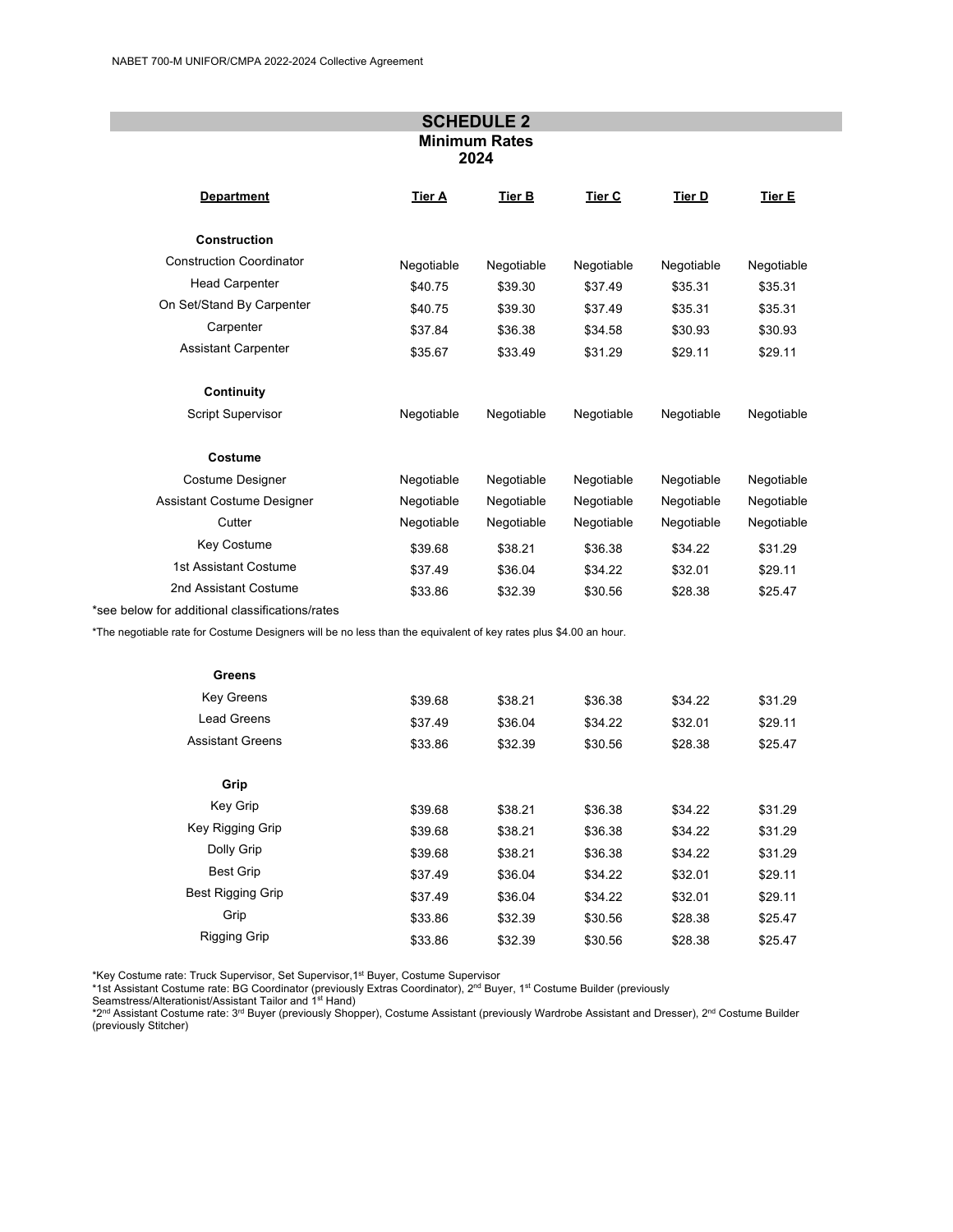## **SCHEDULE 2 Minimum Rates 2024 (cont'd)**

| <b>Department</b>                  | Tier A     | Tier B     | Tier C     | Tier D     | Tier E     |
|------------------------------------|------------|------------|------------|------------|------------|
| Hair                               |            |            |            |            |            |
| Period Hairstylist & Wigs          | Negotiable | Negotiable | Negotiable | Negotiable | Negotiable |
| Personal Hairstylist               | Negotiable | Negotiable | Negotiable | Negotiable | Negotiable |
| Head of Hair Department            | \$39.68    | \$38.21    | \$36.38    | \$34.22    | \$31.29    |
| 1st Assistant Hairdresser          | \$37.49    | \$36.04    | \$34.22    | \$32.01    | \$29.11    |
| 2nd Assistant Hairdresser          | \$33.86    | \$32.39    | \$30.56    | \$28.38    | \$25.47    |
| Labour                             |            |            |            |            |            |
| Labour/Cable                       | \$29.48    | \$27.31    | \$25.11    | \$23.29    | \$21.83    |
| Lighting                           |            |            |            |            |            |
| <b>Lighting Director</b>           | Negotiable | Negotiable | Negotiable | Negotiable | Negotiable |
| Head Lighting Technician           | \$39.68    | \$38.21    | \$36.38    | \$34.22    | \$31.29    |
| Head Rigging Lighting Technician   | \$39.68    | \$38.21    | \$36.38    | \$34.22    | \$31.29    |
| Second Lighting Technician         | \$37.49    | \$36.04    | \$34.22    | \$32.01    | \$29.11    |
| Second Rigging Lighting Technician | \$37.49    | \$36.04    | \$34.22    | \$32.01    | \$29.11    |
| <b>Board Operator</b>              | \$37.49    | \$36.04    | \$34.22    | \$32.01    | \$29.11    |
| Lighting Technician                | \$33.86    | \$32.39    | \$30.56    | \$28.38    | \$25.47    |
| Rigging Lighting Technician        | \$33.86    | \$32.39    | \$30.56    | \$28.38    | \$25.47    |
| Generator Operator                 | \$37.49    | \$36.04    | \$34.22    | \$32.01    | \$29.11    |
| Basecamp Operator                  | \$29.71    | \$28.23    | \$26.41    | \$24.24    | \$24.24    |
| <b>Makeup</b>                      |            |            |            |            |            |
| Prosthetic & Special Makeup        | Negotiable | Negotiable | Negotiable | Negotiable | Negotiable |
| Personal Makeup Artist             | Negotiable | Negotiable | Negotiable | Negotiable | Negotiable |
| Head of Makeup Department          | \$39.68    | \$38.21    | \$36.38    | \$34.22    | \$31.29    |
| 1st Assistant Makeup Artist        | \$37.49    | \$36.04    | \$34.22    | \$32.01    | \$29.11    |
| 2nd Assistant Makeup Artist        | \$33.86    | \$32.39    | \$30.56    | \$28.38    | \$25.47    |
| Paint                              |            |            |            |            |            |
| Key Scenic Painter                 | Negotiable | Negotiable | Negotiable | Negotiable | Negotiable |
| <b>Head Painter</b>                | \$40.75    | \$39.31    | \$37.49    | \$35.31    | \$35.31    |
| On Set/Stand-By Painter            | \$40.75    | \$39.31    | \$37.49    | \$35.31    | \$35.31    |
| Scenic/Painter                     | \$37.84    | \$36.38    | \$34.58    | \$30.93    | \$30.93    |
| <b>Property</b>                    |            |            |            |            |            |
| Property Master                    | Negotiable | Negotiable | Negotiable | Negotiable | Negotiable |
| Buyer/Maker/On Set Key Props       | \$39.68    | \$38.21    | \$36.38    | \$34.22    | \$31.29    |
| <b>Assistant Property Master</b>   | \$37.49    | \$36.04    | \$34.22    | \$32.01    | \$29.11    |
| 2nd Assistant Props                | \$33.86    | \$32.39    | \$30.56    | \$28.38    | \$25.47    |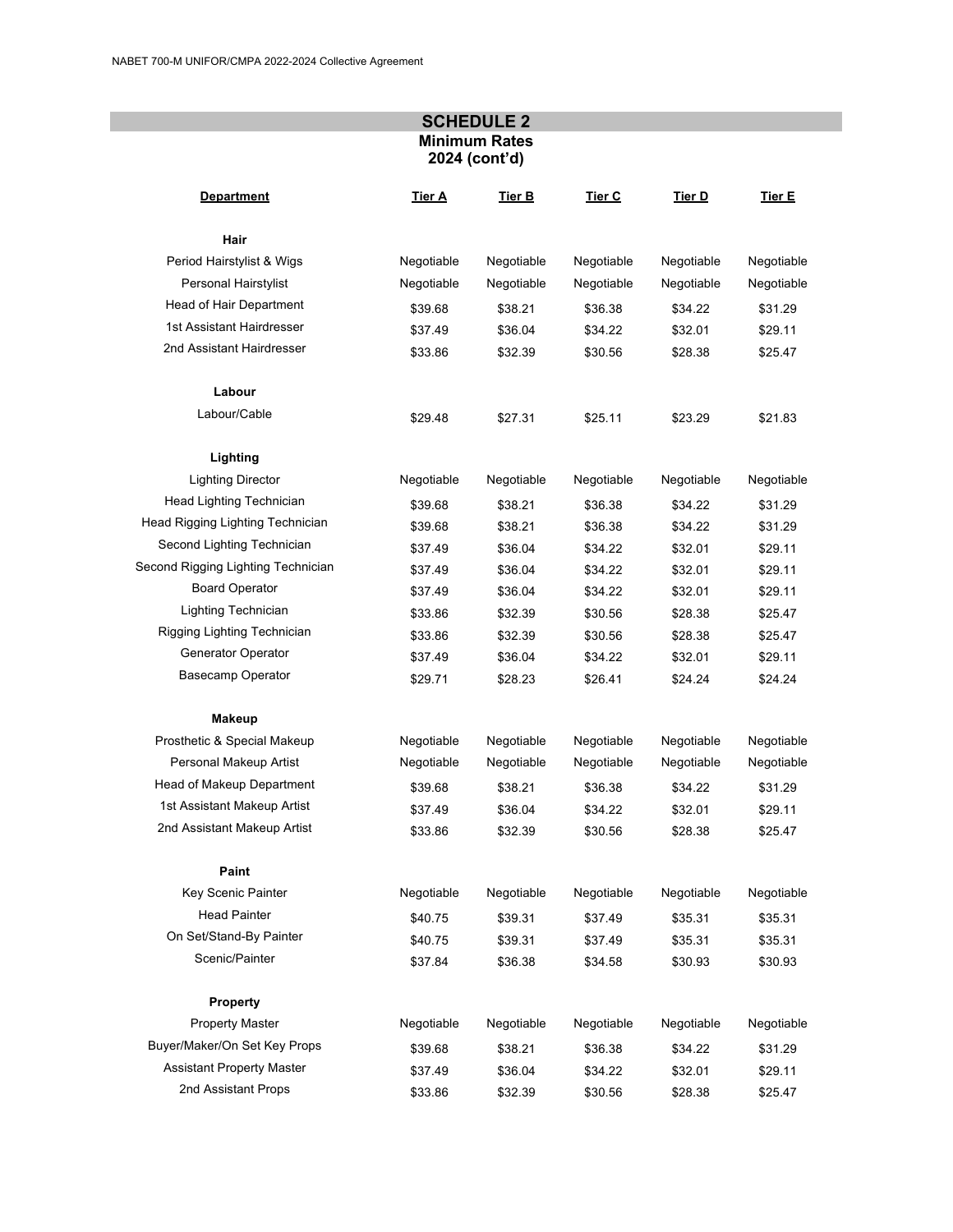## **SCHEDULE 2 Minimum Rates 2024 (cont'd)**

| <b>Department</b>                            | Tier A     | Tier <sub>B</sub> | Tier C     | Tier D     | Tier E     |
|----------------------------------------------|------------|-------------------|------------|------------|------------|
| <b>Sets</b>                                  |            |                   |            |            |            |
| Set Decorator                                | Negotiable | Negotiable        | Negotiable | Negotiable | Negotiable |
| On Set Dresser                               | \$39.68    | \$38.21           | \$36.38    | \$34.22    | \$31.29    |
| Set Dec. Buyer                               | \$39.68    | \$38.21           | \$36.38    | \$34.22    | \$31.29    |
| Assistant On Set Dresser                     | \$37.49    | \$36.04           | \$34.22    | \$32.01    | \$29.11    |
| <b>Lead Set Dresser</b>                      | \$39.68    | \$38.21           | \$36.38    | \$34.22    | \$31.29    |
| Set Dresser                                  | \$33.86    | \$32.39           | \$30.56    | \$28.38    | \$25.47    |
| Sound                                        |            |                   |            |            |            |
| Sound Recordist/Mixer                        | \$48.04    | \$45.85           | \$43.66    | \$41.48    | \$38.57    |
| Boom Operator                                | \$39.68    | \$38.21           | \$36.38    | \$34.22    | \$31.29    |
| 2nd Boom Operator                            | \$37.84    | \$35.67           | \$33.49    | \$31.29    | \$28.38    |
| Pram Operator                                | \$41.17    | \$39.59           | \$37.72    | \$35.43    | \$32.41    |
| Pram Pusher                                  | \$29.48    | \$27.31           | \$25.11    | \$23.29    | \$21.83    |
| Sound Assistant                              | \$29.48    | \$27.31           | \$25.11    | \$23.29    | \$21.83    |
| <b>SPFX</b>                                  |            |                   |            |            |            |
| Special Effects Co-Ordinator                 | Negotiable | Negotiable        | Negotiable | Negotiable | Negotiable |
| <b>Key Special Effects</b>                   | \$39.68    | \$38.21           | \$36.38    | \$34.22    | \$31.29    |
| 1st Assistant Special Effects                | \$37.49    | \$36.04           | \$34.22    | \$32.01    | \$29.11    |
| 2nd Assistant Special Effects/Shop Assistant | \$33.86    | \$32.39           | \$30.56    | \$28.38    | \$25.47    |
| <b>Transportation</b>                        |            |                   |            |            |            |
| <b>Transportation Co-Ordinator</b>           | \$34.49    | \$33.02           | \$31.20    | \$29.03    | \$29.03    |
| Driver Captain                               | \$31.05    | \$29.61           | \$27.79    | \$25.59    | \$25.59    |
| Vehicle Co-Ordinator                         | \$31.05    | \$29.61           | \$27.79    | \$25.59    | \$25.59    |
| <b>Head Driver</b>                           | \$29.75    | \$28.28           | \$26.49    | \$24.30    | \$24.30    |
| <b>AZ Unit Mover</b>                         | \$29.57    | \$28.10           | \$26.30    | \$24.11    | \$24.12    |
| Driver/Unit Mover/Swamper                    | \$28.28    | \$26.82           | \$25.04    | \$22.85    | \$22.85    |